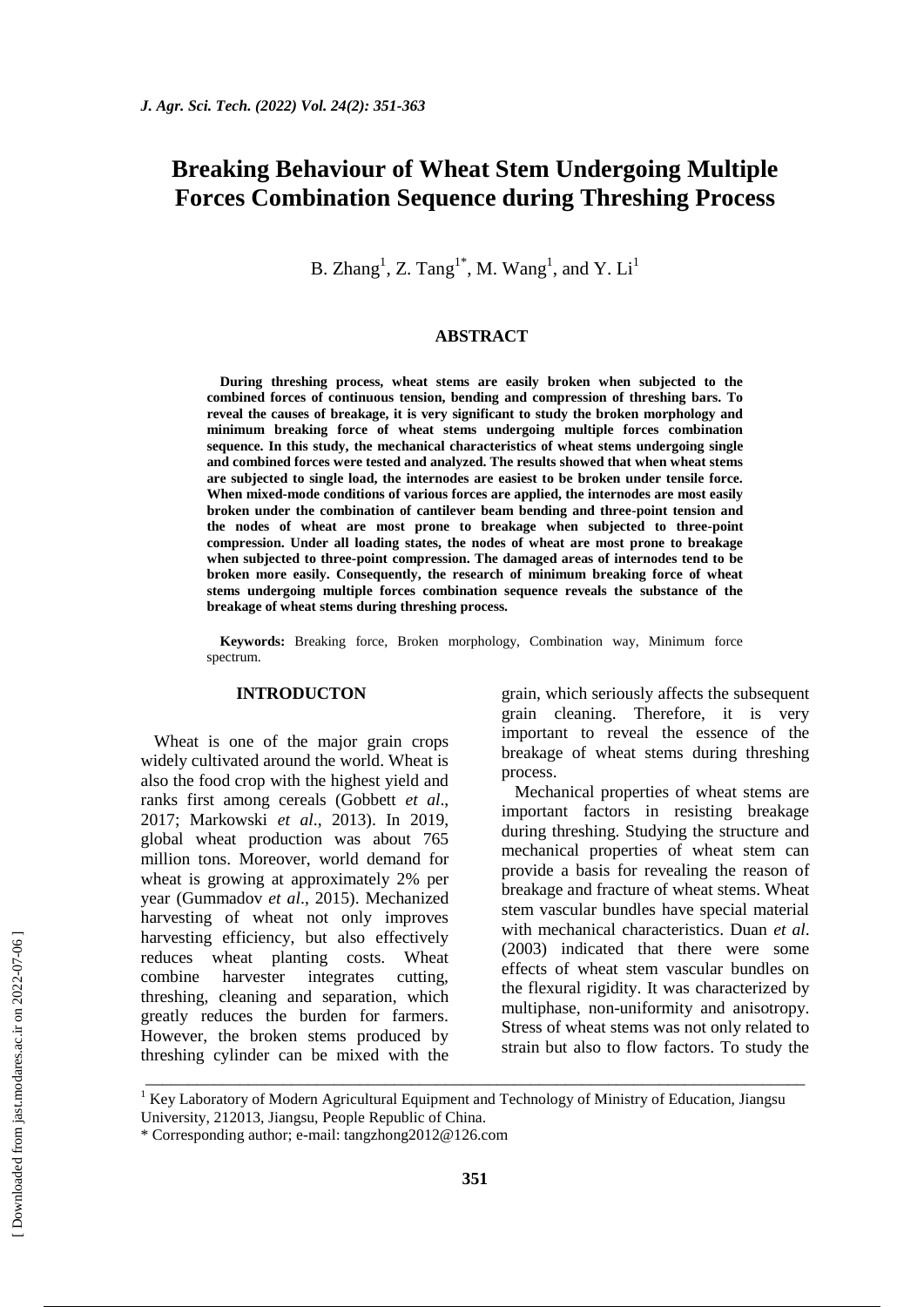mechanical properties of wheat stems, many researchers have studied the mechanical tests of wheat stems, such as tension, compression, bending and torsion (Chandio *et al*., 2013; Neenan *et al*., 1975; Huang *et al*., 2018a). The mechanical properties such as the strength limit and flexural modulus of wheat stems and wheat roots were determined by tension and bending tests on a universal testing machine. Notably, the mechanical tests of wheat stems are directly related to the stem nodes and vascular bundles.

Cross sectional diameter and wall thickness of wheat stems decrease gradually from bottom to top. Therefore, the tensile and bending characteristics of wheat stem also change significantly. However, the combined characteristics of wheat stem inner core and outer sheath on the breaking resistance of stems are still unclear. The stalk of wheat is composed of knots, inner core and outer sheath. Moreover, during the maturity period, the epidermal cells of the internodal epidermis and vascular bundles of wheat stalks undergo silicification and lignification to varying degrees. These all have a greater impact on the mechanical strength of wheat stalks (Hu *et al*., 2007). By studying the mechanical properties of roots and stems of wheat during maturity, Guo *et al*. (2019) not only achieved the stressstrains curve of wheat roots, stems and leaves under the four basic deformation conditions of tension, bending, compression and shear, but also obtained the main evaluation indicators that characterize the strength, stiffness and stability of roots, stems and leaves. In addition, by analyzing the deformation and failure laws of roots, stems and leaves under external forces, they learned that wheat roots, stems and leaves have different strengths and stiffness. Huang *et al*. (2018b) indicated that there are large differences in the elastic modulus of different wheat stems by carrying out tensile tests on stems of wheat with a universal tensile tester. The above results all reveal the influence of wheat stems structure on the

load-bearing capacity of stems during tension, compression and bending.

The influence of different loads on the deformation of the leaf spring was analyzed by Wang *et al*. (2009). They obtained the relationship between the spring load and the bending deformation. These results provide a theoretical basis for the strength check and design calculation of the combined force. The important characteristic parameters such as torque curve, bending moment-span deflection curve and section strain distribution of wheat stem determines the breaking characteristics. The breaking behavior, ultimate bearing capacity, strain distribution of the composite box girder under the combined bending and torsion behavior and the relative slip law between the steel beam and the concrete slab joint surface were also obtained (Hang *et al*., 2012). These show that the stress of wheat stems during the threshing process is complex, not simply the tension, compression, bending and other single kind of forces, but a combination of multiple forces mode. However, researchers are still unclear about the morphological and intrinsic changes of wheat stems under combined forces. This is also an important reason why it is difficult to reduce the breakage of wheat after threshing.

In this research, we aimed to reveal the reason of breakage of wheat stems and the easiest way to break the wheat stems during threshing, and to analyze the damage characteristics of wheat stems under different force combination ways. The easiest broken route for wheat stem undergoing multiple force combination sequence was obtained by analyzing the combination of tension, compression and bending of wheat stems. Then the minimum breaking force of wheat stem undergoing multiple force combination sequence was determined to reveal the essence of the breakage of wheat stem during threshing. The stem breaking morphological features of wheat was verified by threshing test in field.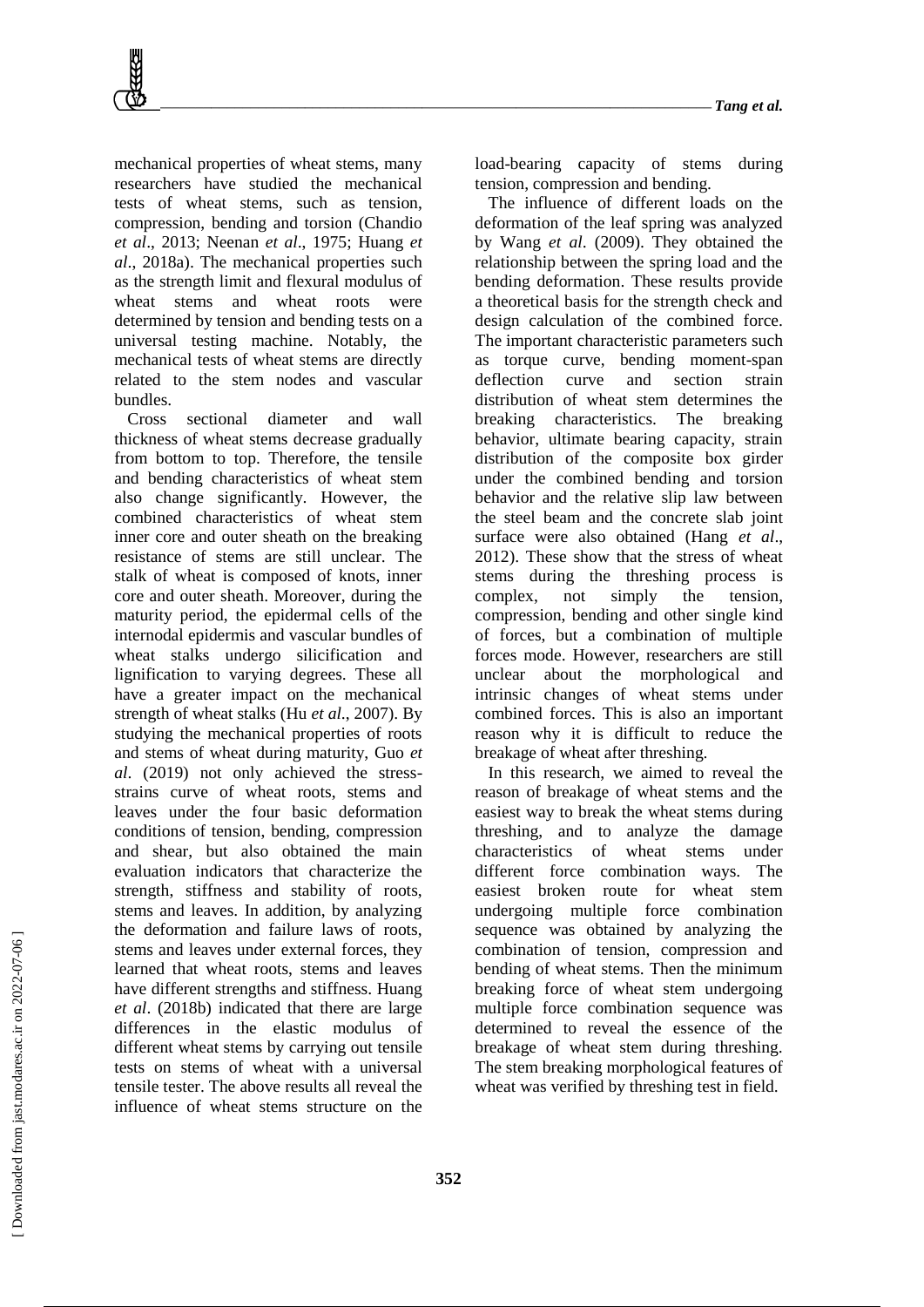# **MATERIALS AND METHODS**

#### **Wheat Stems Structure Characteristics**

Wheat stem is composed of internode vascular bundles, which has the function of support, transport, photosynthesis and storage. The lower layer of wheat stem constitutes the support layer of the population. The upper layer and the leaves together constitute the photosynthetic layer of the population (Abbas *et al*., 2019; Guo *et al*., 2009). Wheat stem can be divided into two parts, one part above the ground and the other one below the ground. The underground joints do not elongate to form a branching section (Oscar *et al*., 2017). Wheat stem is composed of nodes and elongated internodes. The number of wheat stem nodes is generally 4 to 6. The appearance and structural characteristics of wheat stem are shown in Figure 1.

As shown in Figure 1, the first internode of the wheat is the shortest one, increasing upwards. The internode under the panicle is the longest, accounting for almost half of the total length of all internodes, nearly around 40-50%. The difference in plant height mainly depends on the length of the internodes rather than the number of internodes. The diameter of wheat stems is usually thinner and the first section was thickest. Then, thickness of the stem wall is gradually thinner from the bottom to the top.

#### **Sample Preparation**

The object of this paper is the representative wheat variety *Zhenmai 168* in Danyang City (latitude 31° 99<sup> $\prime$ </sup> N and longitude 119° 57´ E), Jiangsu Province, China. The cropping system is mainly winter wheat (always from September to the next May). The soil texture is loam, which is convenient for drainage and irrigation. The average rainfall during wheat growth is about 455 mm. The natural height of wheat plant is 900 to 950 mm. Length of panicle is 64 to 68 mm. Ratio of grain quality to whole plant stem mass is 1.4 to 1.6. Grain weight is 36 to 40 g, and the wheat yield is 5,250 to 6000 kg hm-1 . At the time of harvest, the grain moisture content and stem water content are 13.5-15.5 and 40.4 - 45.8%, respectively.

The wheat samples used in the experiment were harvested from the field when the wheat matured in May. During the experiment, protection work was carried out on the wheat to ensure that the moisture content of the wheat stalk remained unchanged. Before the experiment, the internodes and nodes of the wheat stalk were cut, with a length of 80±2 mm. Since each group of the experiments were repeated 6 times, 10 samples were prepared for each group of experiments (4 of them as spare), as shown in Figure 2.

The damage modes of the wheat stem depend on their mechanical properties. We characterized their properties by applying different loading modes using an Edberg 0824 push-pull testing device (Figure 2), from Shenzhen Xindeya Precision Instrument Co., Ltd., China. The embedded software displays and records the force and displacement data in real time. Table 1 shows the technical parameters of the device.

#### **Mechanical Testing**

The damage degree after de-granulation of wheat stems depends on the ability of stems to withstand threshing power. The mechanical properties of wheat stems are important indicators reflecting the causes of stem damage after threshing (Naik *et al*., 2018). To analyze the characteristics of wheat stems under different loading modes, the tests of internodes (mainly internodes with leaf sheath) and nodes subjected to tension, bending and compression force were carried out (Luo *et al*., 2019; Zhou *et al*., 2019).

As shown in Figure 3, in mode (a), vertical tension is applied on both ends of the stems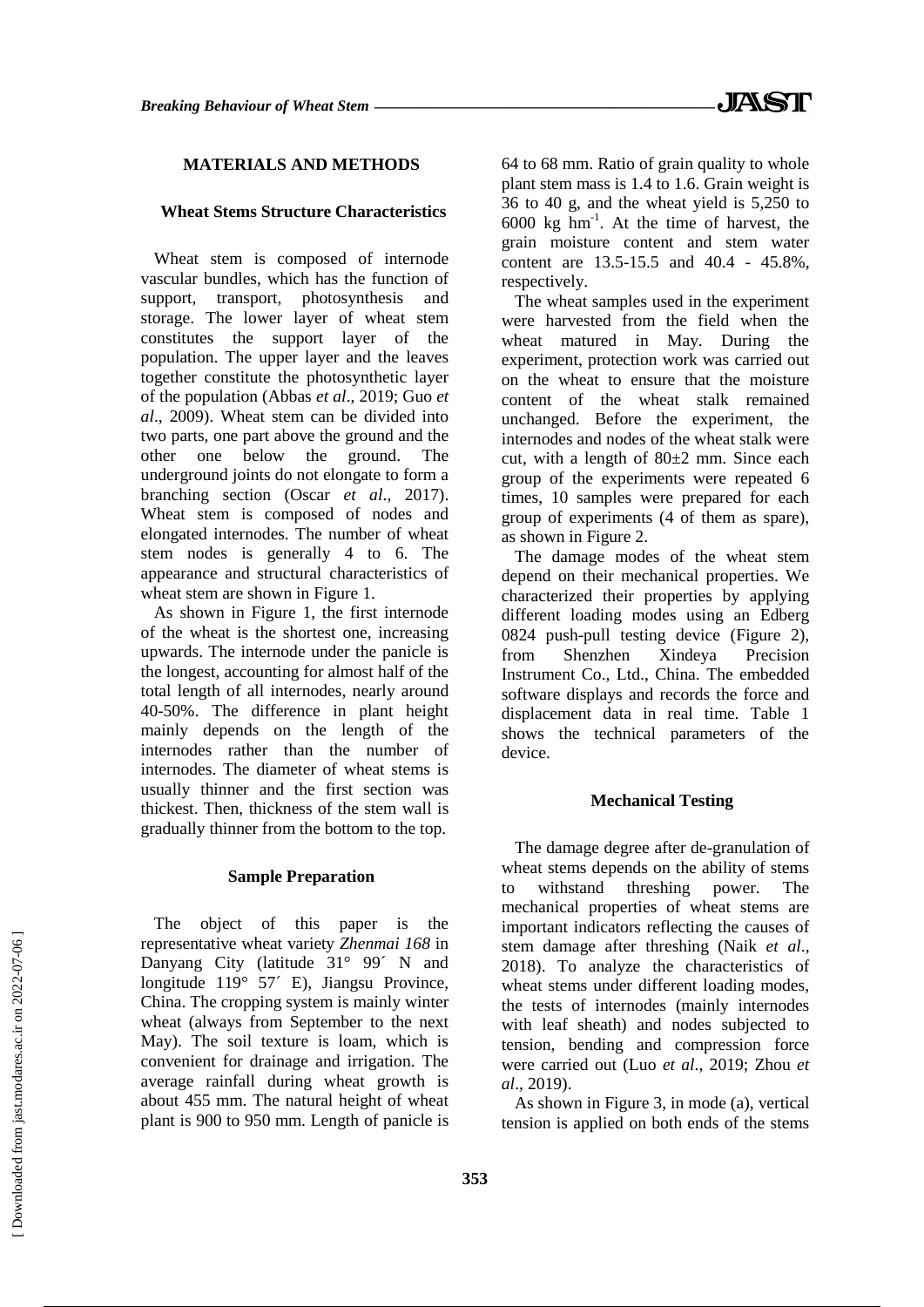

**Figure 1.** Morphology of wheat stem. **Figure 2.** Equipment and samples.



|                        | <b>Table 1.</b> Technical parameters of the Edberg 0824 push-pull testing machine. |  |
|------------------------|------------------------------------------------------------------------------------|--|
| Parameter              | Value/Unit                                                                         |  |
| Model                  | $HP-200$                                                                           |  |
| Test distance accuracy | $0.1$ mm                                                                           |  |
| Test force accuracy    | $0.5\%$                                                                            |  |
| sensors                | Built-in pressure sensor                                                           |  |
| Test distance range    | $0.1 - 180$ mm                                                                     |  |
| Power range            | $+/-20$ kg                                                                         |  |
| PC interface           | RS232C standard port or USB port                                                   |  |
| Operating temperature  | $-20 \sim 70$ °C                                                                   |  |
|                        |                                                                                    |  |

**Table 1.**Technical parameters of the Edberg 0824 push-pull testing machine.

(d)  $(e)$  (f)

**Figure 3.** The method of pulling, pressing and bending of wheat stems.

and bending stiffness is characterized under three-point bending as in mode (b). Mode (c) is axial compression; mode (d) tests the radial compression; mode (e) is cantilever beam bending; and mode (f) reveals the three-point tensile performance (different from mode (b) in that the stem is fixed at the ends). Similar test methods above have also been reported by some researchers (Bоchkarev *et al*., 2019; Aaron *et al*., 2018; Shah *et al*., 2017). All samples were tested under a loading rate of  $1 \text{ mm s}^{-1}$ .

The main steps of the axial tension test are as follows: Firstly, the upper and lower ends of the wheat stem are clamped by a clamp. Then, the Edberg 0824 push-pull test machine is calibrated and zeroed. Finally, the samples are subjected to tensile force and the data is tested (Tang *et al*., 2019). Other types of test operations are similar. Each kind of test was repeated six times. The combined loading test means that the wheat stems that were not broken after being subjected to a single loading force were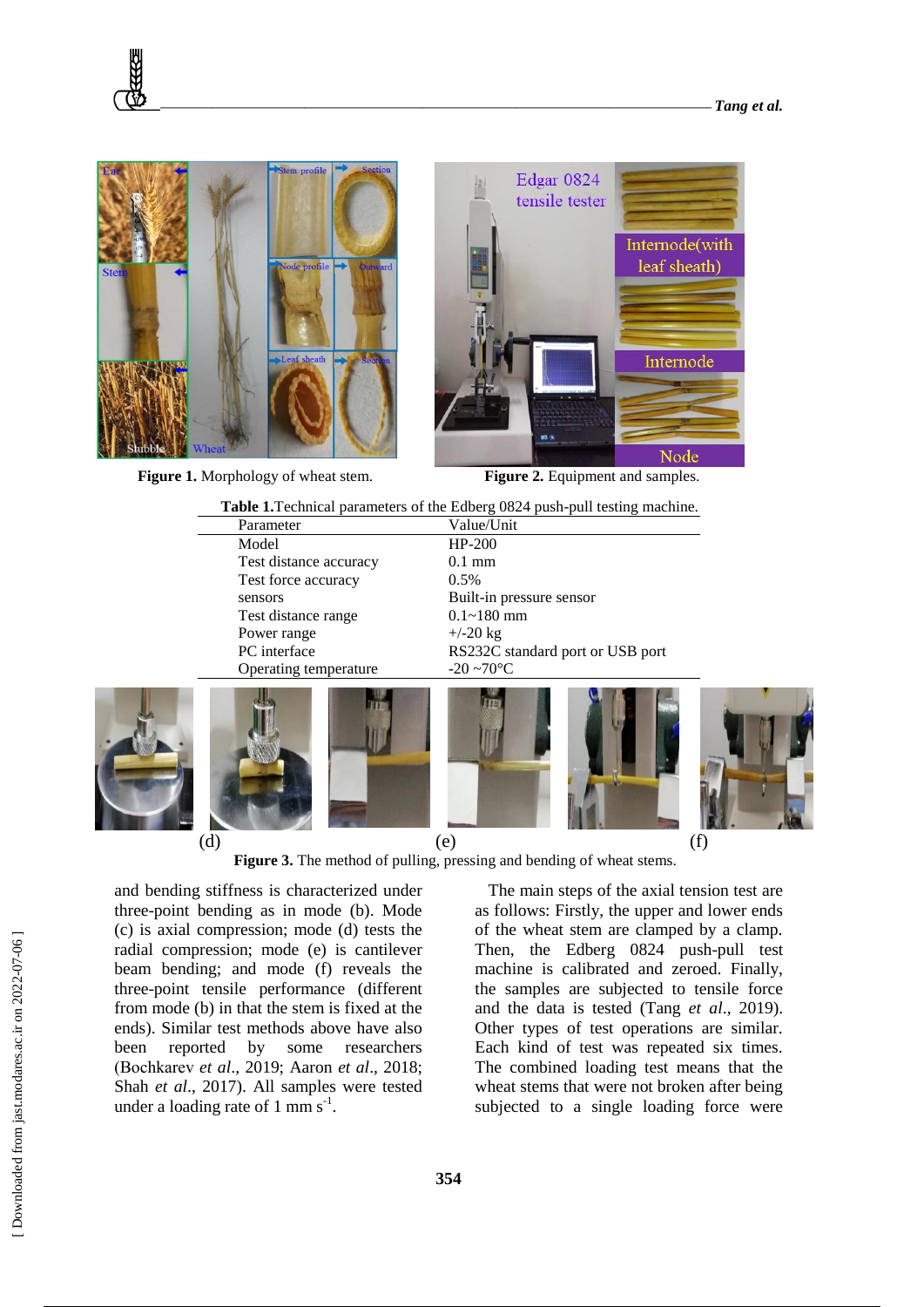





(a) Combine harvester (b) Threshing structure (c) Wheat threshing

**Figure 4.** Scene of combine harvester harvesting wheat in a field and threshing structure.

further tested with other different loading forces until the stalks completely broke.

# **In-Field Threshing Test**

To verify the breaking characteristics of wheat stems after being threshed by combine harvester, broken wheat stems were collected and analyzed after de-granulation and separation of combine harvester. The structure of combine harvester and the threshing separation device is shown in Figure 4.

The combine harvester owes its name to the integration of the whole chain of grain harvesting steps in one machine. The threshing and separating device of wheat combine harvester consisted of a tangential axial threshing cylinder and a longitudinal axial threshing cylinder (Fu *et al*., 2018). When wheat is threshed, it is fed into the tangential axial threshing cylinder through the mixing and conveying trough for initial separation, and then enters the longitudinal axial threshing cylinder for re-separation and, finally, wheat stems are removed from the grass drain.

## **Statistical Analysis**

The complete parameter estimation procedure and the results of all tests were repeated six times to reduce the impact of random influence on choice of validation set. Means±Standard Errors (SE) were calculated using the same variables  $(n= 6)$ . The mean data were analyzed statistically using one-way Analysis Of Variance (ANOVA), with a general linear model, in SPSS software (v. 25.0, SPSS Inc., CA, USA), then, mean results were compared by the Least Significant Difference (LSD) posthoc test at the 5% significance level (P< 0.05).

# **RESULTS AND DISCUSSION**

# **Mechanical Characteristics of Wheat Stem Undergoing Single Force**

To facilitate the analysis of the mechanical characteristics of wheat stems, the peak range of tensile, compressive, and bending bearing capacity of the wheat stem was tested. The results are shown in Table 2.

As shown in Table 2, when subjected to different loading modes, the internodes were broken only under axial tension and threepoint tension. The internodes only buckle under the other four loading modes and the bearing capacity of the internodes subjected to vertical compression is greater. The maximum force of internodes bending buckling is  $54.3\pm6.3$  N and the minimum force required for the internodes to break is  $64.2\pm2.0$  N. If the minimum breaking force of the wheat stem can be found, this will effectively reduce the energy consumption during the harvesting process (Busato and Berruto, 2016). A straw-sweep-soil model was developed using the DEM (Zeng *et al*.,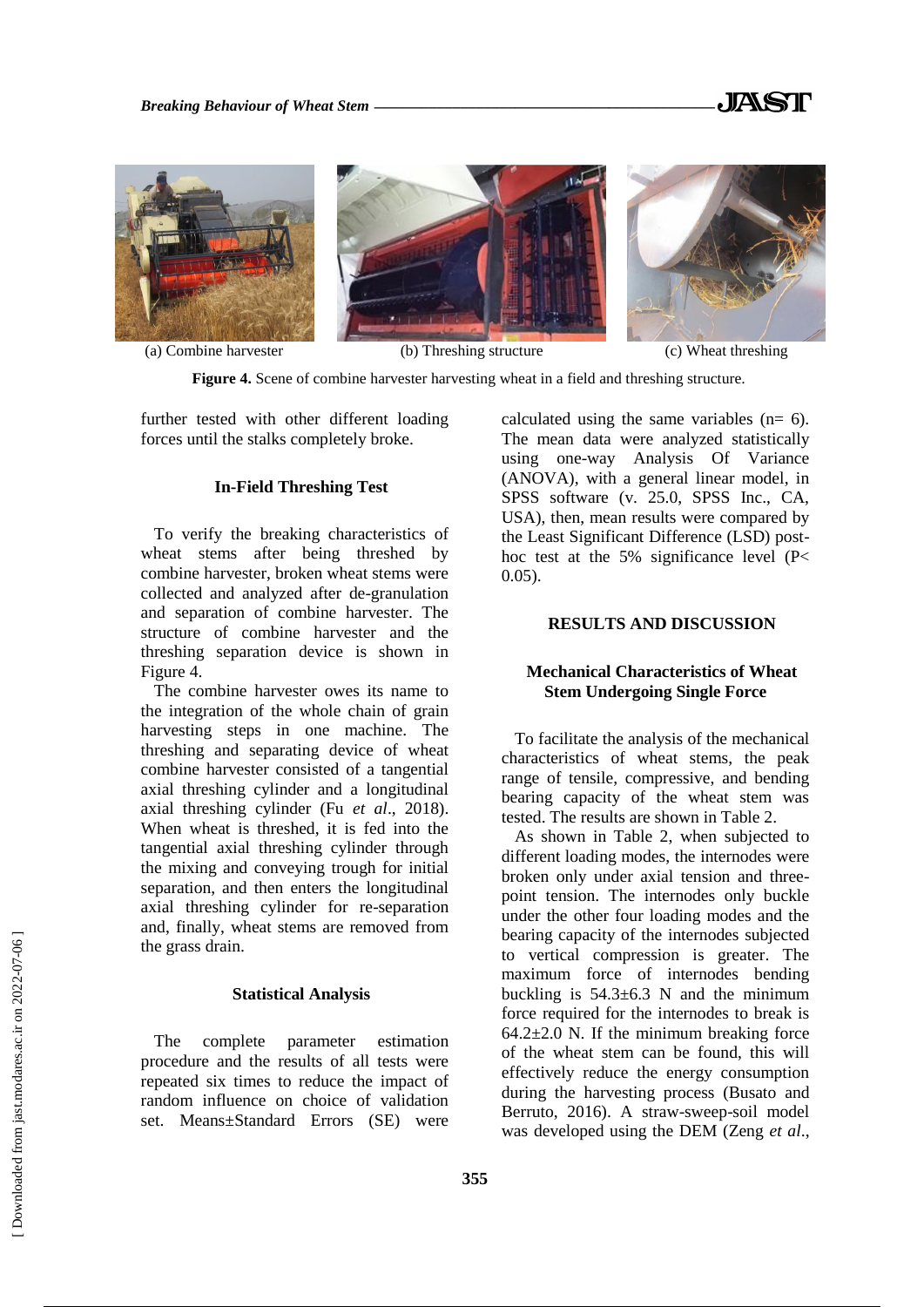| Internode | Test type                  | Fracture or<br>not | Peak load/N | Mean/<br>N | $SE^a$ |
|-----------|----------------------------|--------------------|-------------|------------|--------|
|           | Axial tension              | Yes                | $130 - 170$ | 148.0      | 15.3   |
|           | Three-point tension        | Yes                | $60 - 70$   | 64.2       | 2.0    |
| 3         | Axial compression          | No                 | $45 - 65$   | 54.3       | 6.3    |
| 4         | Radial compression         | N <sub>0</sub>     | $15 - 20$   | 18.9       | 1.3    |
|           | Cantilever beam<br>bending | N <sub>0</sub>     | $2.5 - 3.0$ | 2.9        | 0.05   |
| 6         | Three-point bending        | No                 | $2.0 - 5.5$ | 3.6        | 1.3    |

**Table 2**. Summary of mechanical performance of the internodes under different loading modes.

<sup>*a*</sup>SE is the "Standard Error".

2019). The model was able to simulate dynamic attributes of bulk materials and individual particles. In this paper, the wheat stem critical breaking forces were tested. These results can be used to determine the modelling parameters of wheat stem.

The nodes were tested under different loading modes and results were summarized in Table 3.

As shown in Table 3, when subjected to different loading modes, the nodes were easily broken, except for the radial compression. The compression strength of node was significantly greater (P< 0.05) than tensile and bending strength. The nodes were easily broken under bending condition, indicating the brittleness of wheat node. Thus, the nodes are vulnerable to axial force.

# **Mechanical Characteristics of Wheat Stem under Combined Forces**

Internodes are difficult to break under the compression or bending force alone and the nodes only buckle under single radial compression, which indicates the fracture of

wheat stems may contributed to the combined forces. Combined loading modes were applied to wheat internode and node. The buckling samples were further applied with tensile force. Figure 5 shows the mechanical performance of wheat stems under combined loading conditions.

As shown in Figure 5, there were many fractures on the surface of the internodes that were subjected to combination of compression and tension. The shape of the rupture is the breaking along the indentation. The bearing capacity curve of internodes appears as a slow upward trend in the early stage and has ups and downs, then, the curve increased until it finally returned to zero in the later period. The peak capacity of stem rupture ranged from 30 to 35 N with an average of 32.4±0.9 N.

The bearing capacity of internodes subjected to combined loading modes and single tension force were compared, as shown in Table 4.

As shown in Table 4, when internodes were subjected to combination of compression and axial tension, the average value of breakage was 78.0±15.9 N, which

| Node           | Test type               | Fracture or not | Peak load/N | Mean/<br>N | $SE^a$ |
|----------------|-------------------------|-----------------|-------------|------------|--------|
|                | Axial tension           | Yes             | $55 - 90$   | 70.9       | 12.2   |
| 2              | Three-point tension     | Yes             | $25 - 30$   | 28.4       | 1.10   |
| 3              | Axial compression       | Yes             | $90 - 120$  | 102.5      | 10.5   |
| $\overline{4}$ | Radial compression      | N <sub>0</sub>  | $10 - 25$   | 18.6       | 4.70   |
| 5              | Cantilever beam bending | Yes             | $15 - 30$   | 22.5       | 2.90   |
| 6              | Three-point bending     | Yes             | $10 - 15$   | 11.4       | 0.70   |

**Table 3**. Summary of mechanical performance of the nodes under different loading modes.

<sup>*a*</sup>SE is the "Standard Error".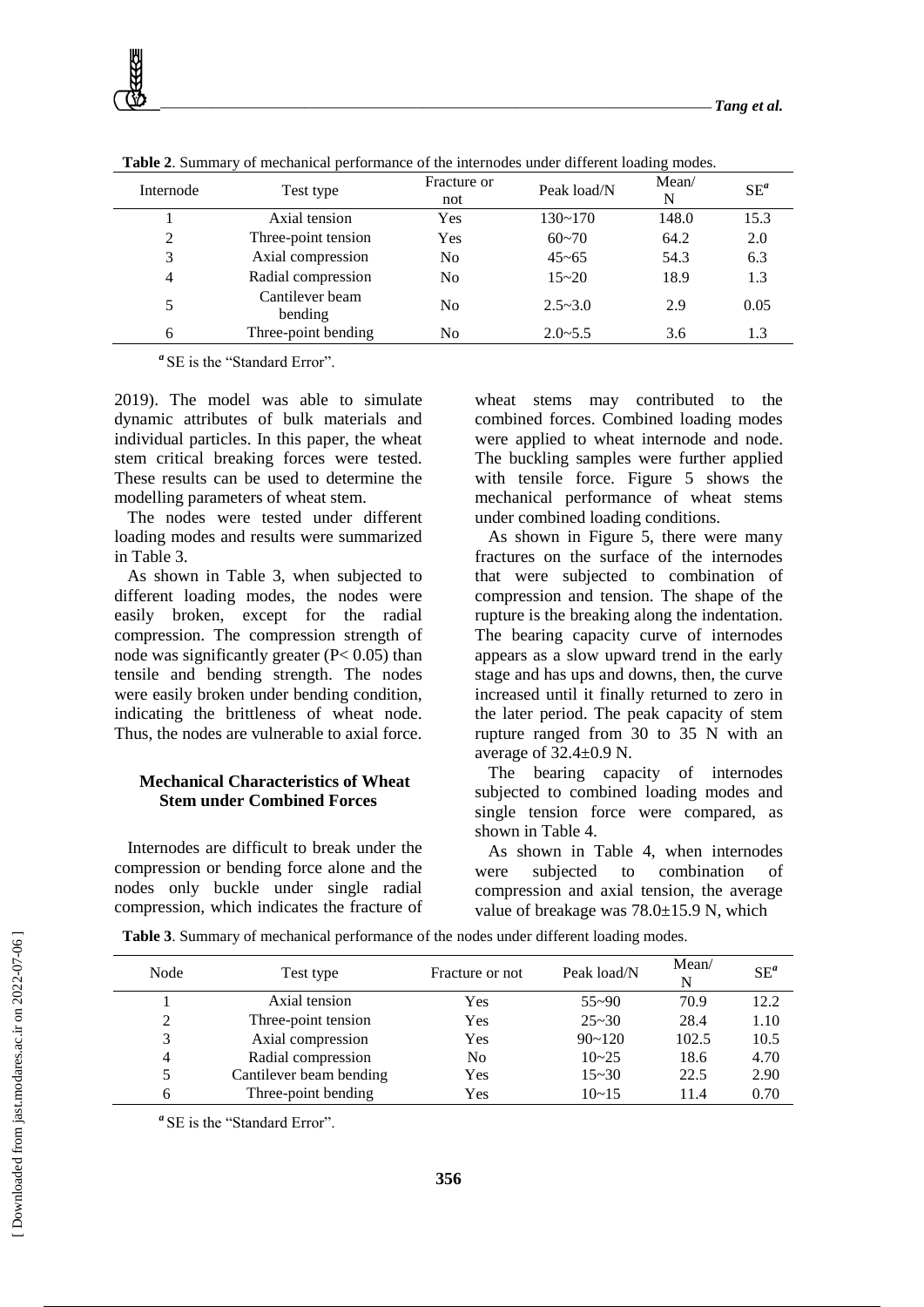



(a) Broken morphology (b) Bearing capacity curve of internode **Figure 5.** Mechanical characteristics of internodes under combined loading modes.

| Internode      | Test type                              | Fracture<br>or not | Peak<br>load/N | Mean/N | $SE^a$ | Broken shape                      |
|----------------|----------------------------------------|--------------------|----------------|--------|--------|-----------------------------------|
| 1              | Axial tension                          | Yes                | 130-170        | 148.0  | 15.3   | Jagged<br>fluctuation             |
| $\overline{c}$ | Compression and<br>axial tension       | Yes                | 60-105         | 78.0   | 15.9   | Misaligned<br>fracture            |
| 3              | Bending and axial<br>tension           | Yes                | 115-145        | 129.5  | 8.9    | Break along<br>the bend           |
| 4              | Three-point tension                    | Yes                | $60-70$        | 64.2   | 2.0    | Multi-segment<br>fluctuation      |
| 5              | Compression and<br>three-point tension | Yes                | $30 - 35$      | 32.4   | 0.9    | Breaking along<br>the indentation |
| 6              | Bending and three-<br>point tension    | Yes                | $8 - 12$       | 9.2    | 1.0    | Misaligned<br>fracture            |

**Table 4.** Comparison of bearing capacity of internodes under different loadings.

<sup>*a*</sup>SE is the "Standard Error".

**Table 5.** Comparison of bearing capacity of nodes under different loadings.

| Node | Test type                           | Fracture<br>or not | Peak load /N | Mean/N | $SE^a$ | Broken shape            |
|------|-------------------------------------|--------------------|--------------|--------|--------|-------------------------|
|      | Axial tension                       | Yes                | $55-90$      | 70.9   | 12.20  | Breaking at the<br>node |
| 2    | Three-point tension                 | Yes                | $25 - 30$    | 28.4   | 1.10   | Breaking at the<br>node |
| 3    | Bending and axial<br>tension        | Yes                | 60-80        | 70.8   | 4.80   | Breaking at the<br>node |
| 4    | Bending and three-<br>point tension | Yes                | $10-20$      | 15.4   | 2.00   | Breaking at the<br>node |

<sup>*a*</sup>SE is the "Standard Error".

was significantly smaller  $(P< 0.05)$  than single axial tension. Comparing the internodes under combination of bending and three-point tension and that under single axial tension, the critical fracture force of the former is significantly smaller  $(P< 0.05)$ than the latter. The internodes with bending and compressing damage can be easily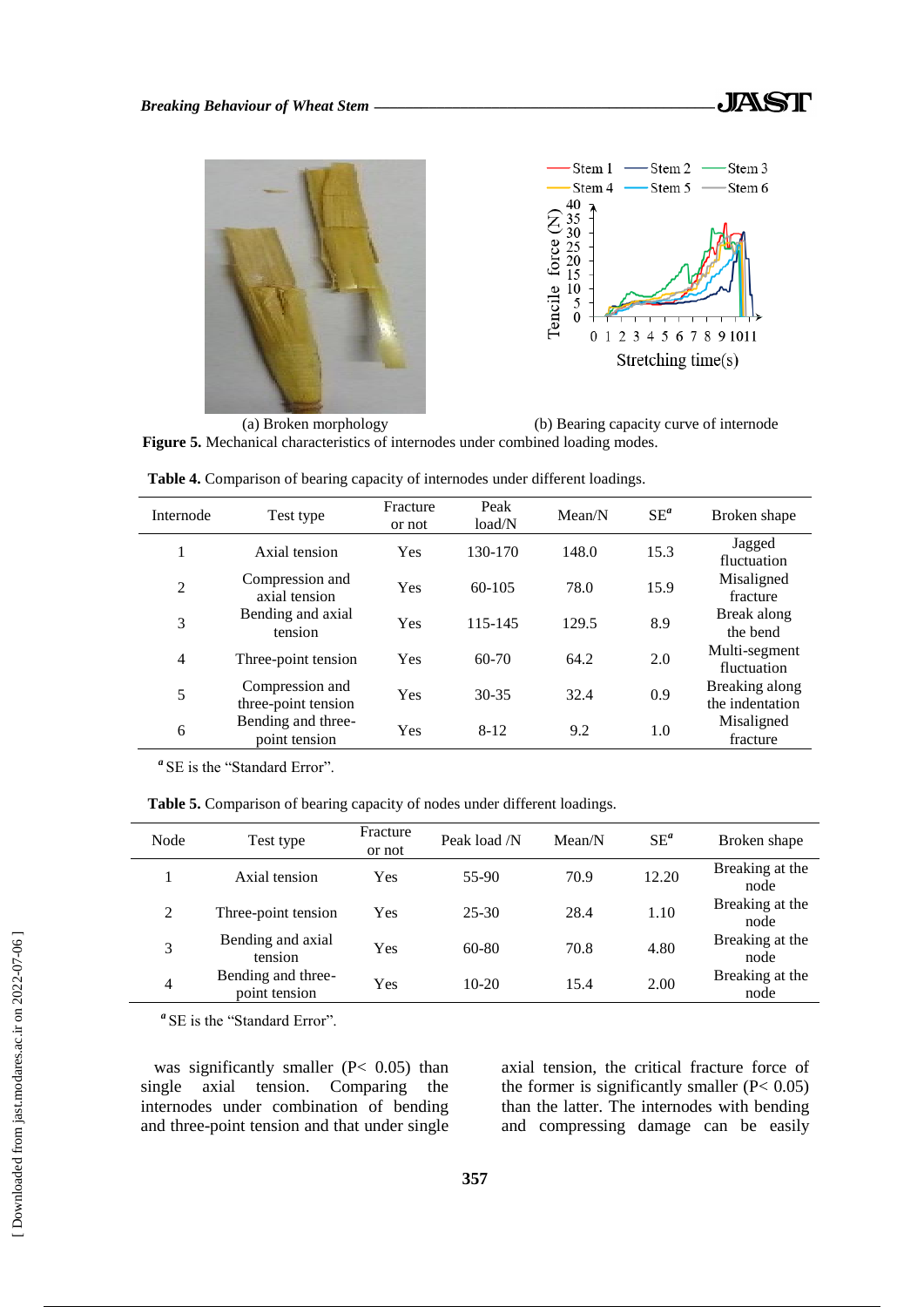broken under tension. Besides, the damaged areas of wheat stalks tend to be broken more easily.

The bearing capacity of nodes subjected to combined loading modes and single tension force were compared. As shown in Table 5, the critical force of the node subjected to combined loading modes is similar to that of single force. Therefore, the bending and compressing damage has little effect on the tensile breaking of the node.

#### **DISCUSSION**

## **Comparison of Internodes and Nodes under Single Force**

Comparing the mechanical test of the internodes and nodes, as shown in Figure 6, the nodes are more susceptible to rupture than internodes. This is mainly because the nodes are brittle and the internodes are composed of vascular bundles and lignin, which have stronger bearing capacity (Okuno *et al*., 2014).

### **Minimum Force Spectrum for Wheat Stem to Break under Combined Forces**

To determine the minimum force spectrum for wheat stems to break under combined forces, the loading path of the internodes





5 Cantilever beam bending 6 Three-point bending

**Figure 6.** Comparison between internode and node. "F" means Fracture.

subjected to different forces is summarized and shown in Figure 7.

It can be seen from Figure 7 that the internodes broke under all the mixture of six different stresses. The internodes can be broken after being subjected to radial compression (15 to 20 N) and three-point tension (30 to 35 N). Besides, the internodes also can easily break under cantilevered bending (2.5 to 3 N) and three-point tension (8 to 12 N). Comparing all routes to break internodes, the most vulnerable path to break internodes is through cantilevered bending



**Figure 7.** Minimum force spectrum for internodes to break under combined forces.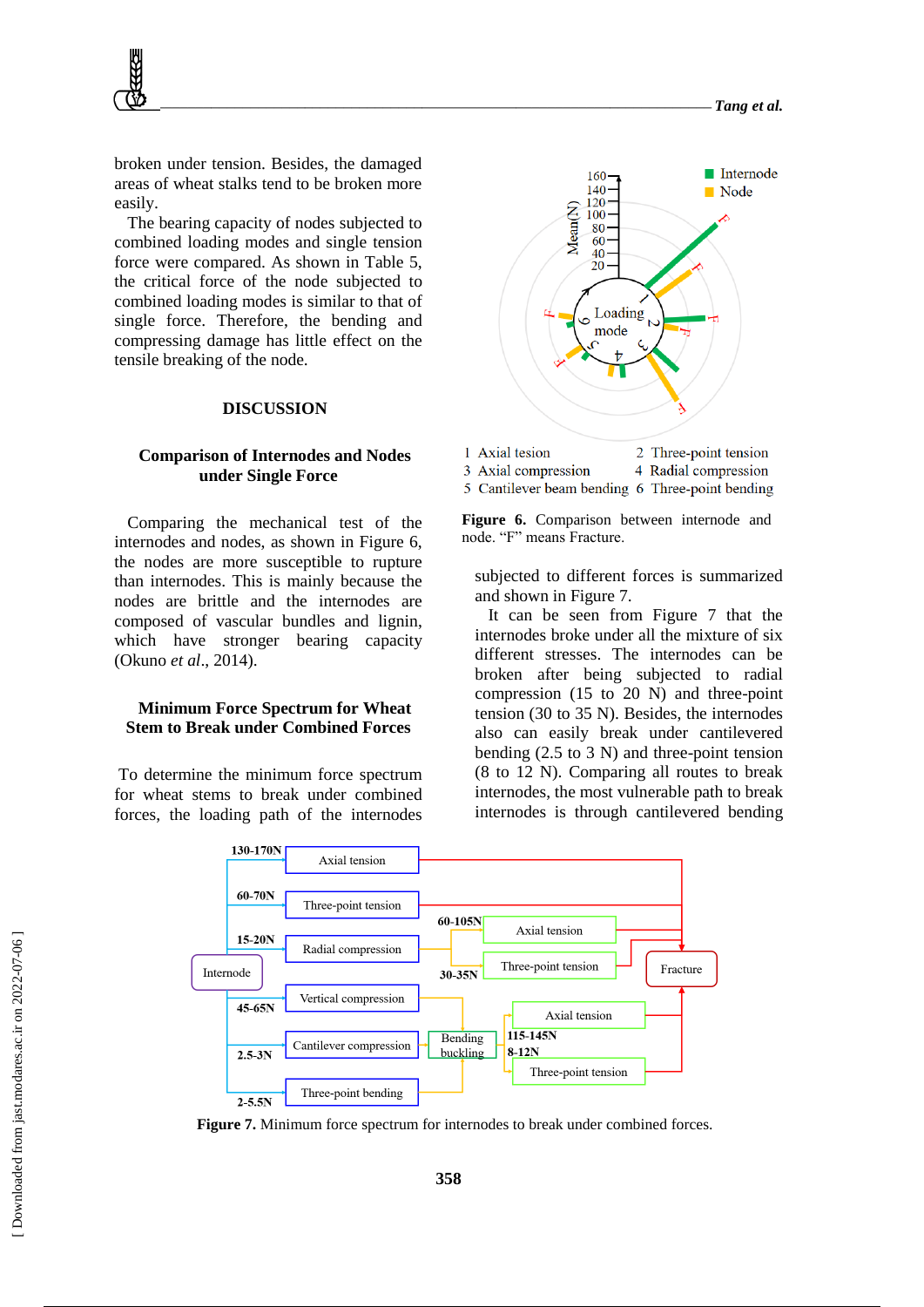

**Figure 8.** Minimum force spectrum required for nodes to break under combined forces.

and then three-point bending.

As shown in Figure 8, the minimum force required for nodes to break is 10 to 15 N, when subjected to three-point compression. Comparing the force spectrum of internodes and nodes under different loading conditions, internodes can easily break under combined force, while fracture of nodes only needs three-point compressing force. Under this condition, the position of rupture of internodes is at the indentation and that of nodes is at the node. The nodes are more likely to break than the internodes.

# **Difference in Mechanical Properties of the Whole Wheat Stem**

According to the size of the stem section, the stem of a wheat plant can be divided into three parts: upper part, middle part and lower part. The cross-sectional area of wheat stem decreases from bottom to top. The mechanical properties of the upper, middle and lower parts of the wheat stem were tested separately by the determined minimum force spectrum. The breaking force curve of the internodes subjected to combination of cantilevered compression and three-point tension is shown in Figure 9.

Integrating Figures 6 and 9, the minimum forces required for the breaking of the top, middle, and root of the internodes when subjected to combined forces are 7-9, 25-28, and 30-35 N, respectively. Under the same combined force, the top part of wheat stem is significantly easier  $(P< 0.05)$  to break than the middle part and the lower part.

Leblicq *et al*. (2016) developed the crop stems model with data based on contact models. Individual stem and bulk compression capacity were analyzed by



Figure 9. Breaking force curve of internodes under combined loading modes.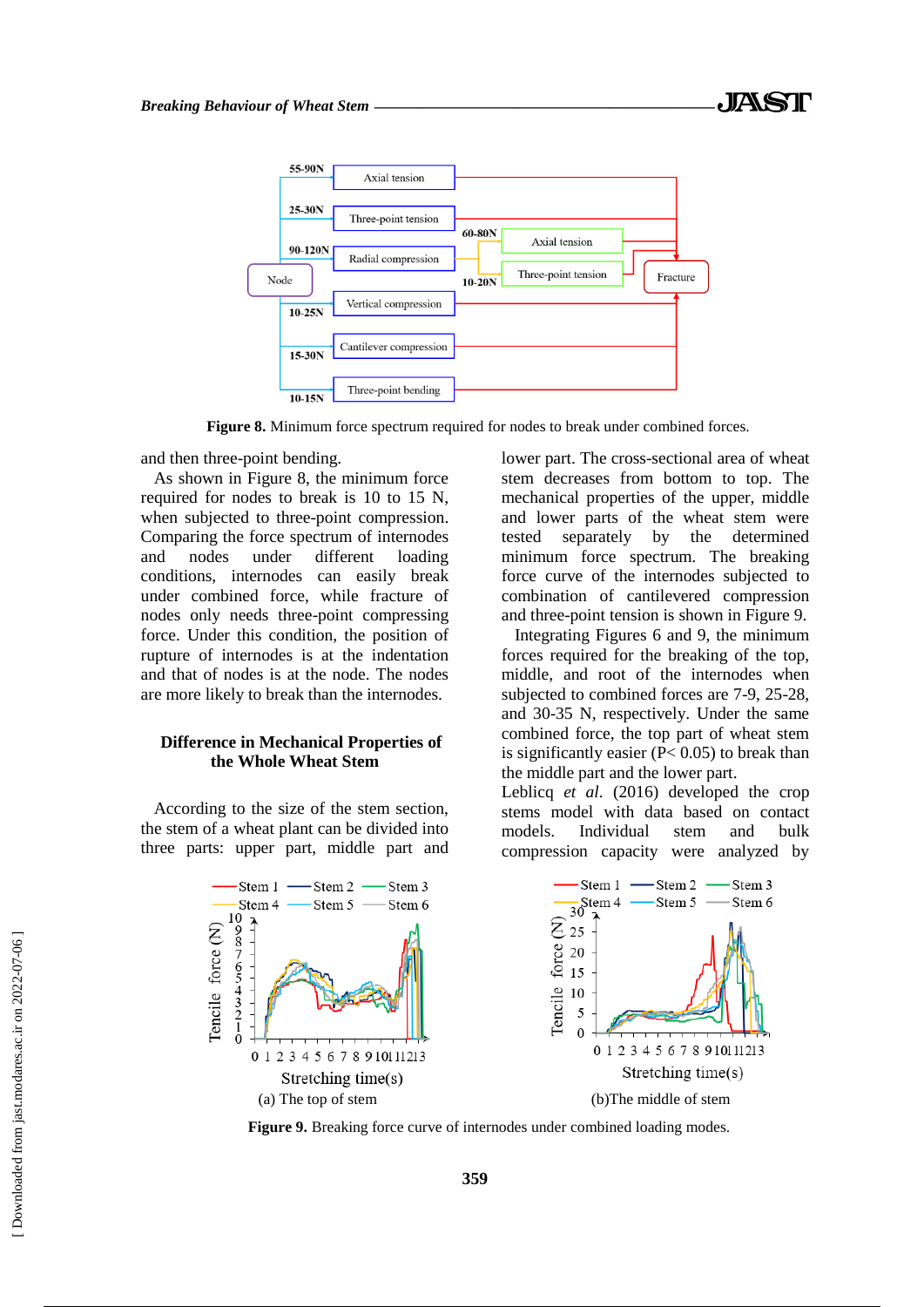comparison of simulations and measurements. The elastic modulus of the samples was measured and it was from 2.11 to 2.87 GPa. Hirai *et al*. (2003) analyzed the reaction force of a rice stem undergoing forced displacement based on a mechanical model of a crop stem and derived an equation of curvature describing rice stem bending by considering the curvature due to intrinsic shape. Combined with previous scholars'researches on the structural properties of crop stalks (Leblicq *et al.*, 2016; Hirai *et al.*, 2003), the properties of wheat stalks need further research.

# **Combine Harvester Field Wheat Harvest**

To analyze the breaking characteristics of wheat stem undergoing different forces in the combine harvester threshing separation device, the wheat stem subjected to threshing were sampled. The results are shown in Figure 10.

As shown in Figure 10, the wheat stems breakage characteristics after threshing by the combine harvester were mostly radial compression indentations and there were fractures at the indentation. Although it is easy to buckle wheat stems by applying compression and bending force, wheat stems cannot be broken easily in this way, indicating the inevitable existence of combined forces. In addition, the nodes are more likely to be broke than the internodes. The order of most easily broken position of wheat stem is the top, middle, and root.

It can be seen that the rupture of wheat stem after threshing in the field by combine harvester is consistent with the results of the analysis and the conclusions obtained. Many researchers have studied the granule rupture form, stems deformation model and grain characteristics in the threshing process; and relatively good threshing models have been established Lenaerts *et al*.,2014; Leblicq *et al*., 2015). The aforementioned results of the study on stem rupture can be used to analyze the causes of stem breakage during



**Figure 10.** Breaking characteristics of wheat stem after threshing by combine harvester.

threshing. By analyzing the breaking characteristics of wheat stem and establishing stem modelling, the optimal wheat harvest time can be selected (He *et al*., 2018). By controlling the stem breakage during wheat threshing, the power used for threshing can be greatly reduced, which will also bring great benefits to subsequent grain cleaning. If there were few broken stems after threshing, the cleaning device of the combine can be greatly simplified.

#### **CONCLUSIONS**

The following conclusions were drawn from this experiment: When wheat stems were subjected to single load, the internodes were the easiest to break under tensile force. Although the internodes can be easily buckled by applying compression and bending force, they cannot be broken under such condition. Differently, the nodes buckled only under radical compression and could easily break under other single forces. The nodes were vulnerable to axial force. The node was more susceptible to rupture than the internode. When subjected to the combined forces, the internodes were most likely to be broken under the combination of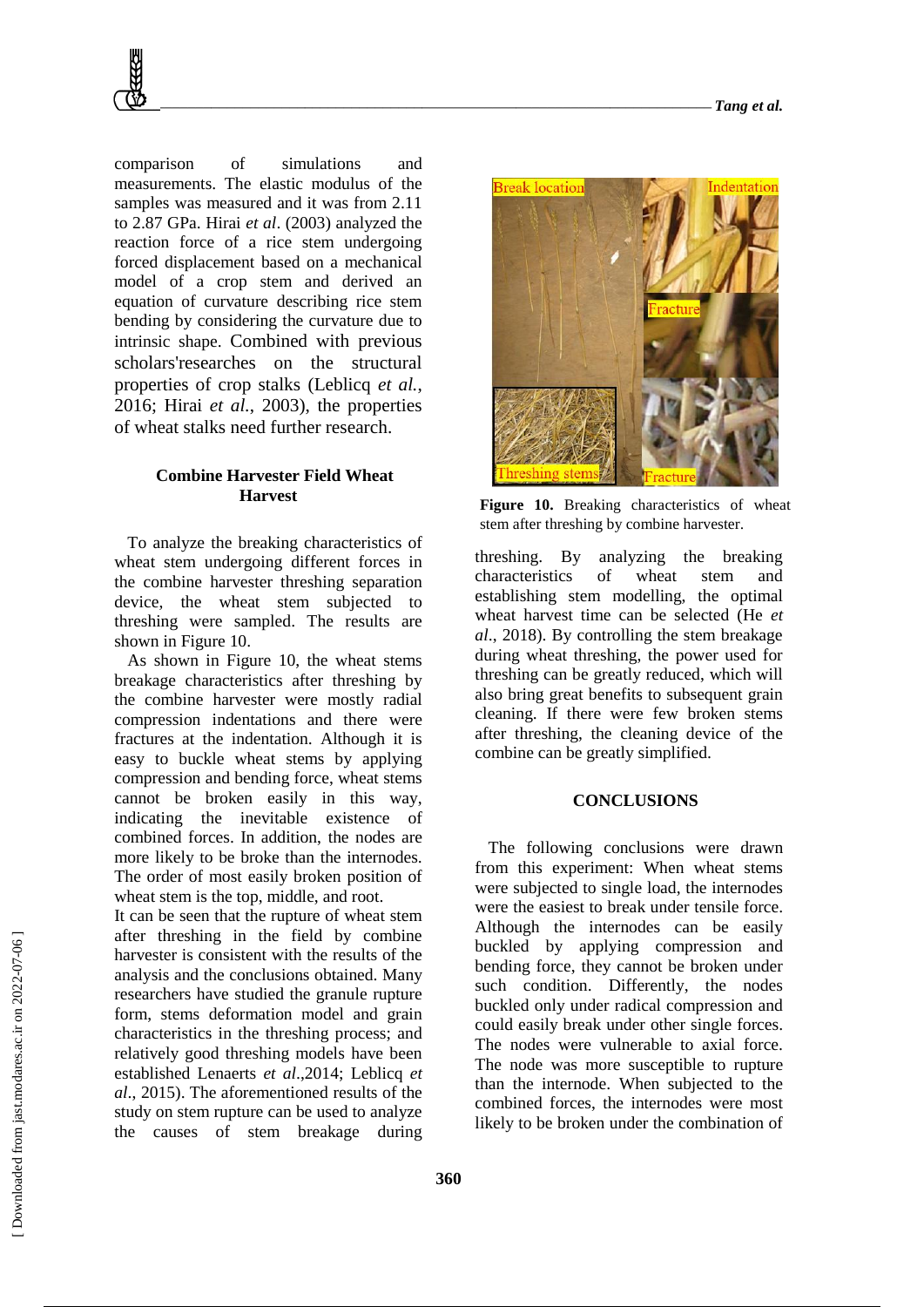cantilever beam bending and three-point tension. Under all loading states, the nodes of wheat were most prone to breakage when subjected to three-point compression. The damaged areas of internodes tended to break more easily. Under the same combined force, the top part of wheat stem was more susceptible to fracture than the middle and the lower part.

### **ACKNOWLEDGEMENTS**

This research work was supported by the National Natural Science Foundation of China (52175235), Jiangsu Province "Six Talents Peak" High-level Talent Project (GDZB-085), Jiangsu Research and Practice Innovation Program Project (KYCX21\_3382) and A Project Funded by the Priority Academic Program Development of Jiangsu Higher Education Institutions (No. PAPD-2018-87).

#### **REFERENCES**

- 1. Bochkarev, S. A. and Lekomtsev, S. V. 2019. Stability of Functionally Graded Circular Cylindrical Shells under Combined Loading. *Mech. Compos. Mater.,* **55(3):** 349-362.
- 2. Busato, P. and Berruto, R. 2016. Minimising Manpower in Rice Harvesting and Transportation Operations. *Biosyst. Eng.,* **151:** 435–445.
- 3. Chandio, F. A., Yi, C., Tagar, A. A., Mari, I. A., Arslan, C., Cuong, D. M. and Fang, H. 2013. Effect of Loading Rate on Mechanical Characteristics of Wheat and Rice Straw. *Bulg. J. Agric. Sci.,* **19(6):** 1452-1458.
- 4. Duan, C. R., Wang, B. C. and Wang, P. Q. 2003. Correlation between Structure and Properties of Rice Stem. *Journal of Chongqing University (Natural Science Edition),* **11:** 38-40.
- 5. Fu, J., Chen, Z., Han, L. J. and Ren, L. Q. 2018. Review of Grain Threshing Theory and Technology. *Int. J. Agric. Biol.,* **11(3):** 12–20.
- 6. Gobbett, D.L., Hochman, Z. and Horan, H. 2017. Yield Gap Analysis of Rainfed Wheat Demonstrates Local to Global Relevance. *J. Agric. Sci.,* **155(2):** 282-299.
- 7. Gummadov, N., Keser, M., Akin, B., Cakmak, M., Mert, Z., Taner, S. and Morgounov, A. 2015. Genetic Gains in Wheat in Turkey: Winter Wheat for Irrigated Conditions. *Crop J.,* **5(6):** 533-540.
- 8. Guo, M., Ma, Y., Yang, X. and Mankin, R. W. 2019. Detection of Damaged Wheat Kernels Using an Impact Acoustic Signal Processing Technique Based on Gaussian Modelling and an Improved Extreme Learning Machine Algorithm. *Biosyst. Eng.,* **184:** 37-44.
- 9. Guo, W. J., Wang, F. Q., Huang, G. B., Zhang, F. W. and Wei, S. L. 2009. Mechanical Properties and Chemical Composition of Wheat Stem. *Trans. Chin. Soc. Agric. Mach.,* **40(2):** 110-114.
- 10. Haghshenas, A. and Emam, Y. 2019. Image-Based Tracking of Ripening in Wheat Cultivar Mixtures: A Quantifying Approach Parallel to the Conventional Phenology. *Comput. Electron. Agric.,* **156:** 318-333.
- 11. Hang, Y. L., Ge, W., Hou, Z. M. and Zhang, D. Y. 2012. Experimental Study on the Mechanical Behavior of Steel-Concrete Composite Box Girder under Combined Bending and Torsion. *Journal of Shijiazhuang Railway University (Natural Science),* **25(4):** 1-6.
- 12. He, P. F., Li, J., Zhang, D. Q. and Wan, S. 2018. Optimisation of the Harvesting Time of Rice in Moist and Non-Moist Dispersed Fields. *Biosyst. Eng.,* **170:** 12-23.
- 13. Hirai, Y., Inoue, E. and Mori, K. 2003. Numerical Analysis of the Reaction Force of a Single Rice Stem Undergoing Forced Displacement. *Biosyst. Eng.,* **86(2):** 179– 189.
- 14. Hu, T., Fu, Z. Y. and Jiao, Q. Y. 2007. Study on the Flexural Behaviour of Wheat Stem. *Trans. Chin. Soc. Agric. Eng.,* **10:** 31- 35.
- 15. Huang, J. L. 2018a. Design of Bending-Torsion Coupling Thin-Walled Beam of Rice Stalk Structure. South China University of Technology. 36-42. (Total page 151).
- 16. Huang, J., Liu, W., Zhou, F. and Peng, Y. 2018b. Effect of Multiscale Structural Parameters on the Mechanical Properties of Rice Stems. *J. Mech. Behav. Biomed. Mater.,* **82:** 239-247.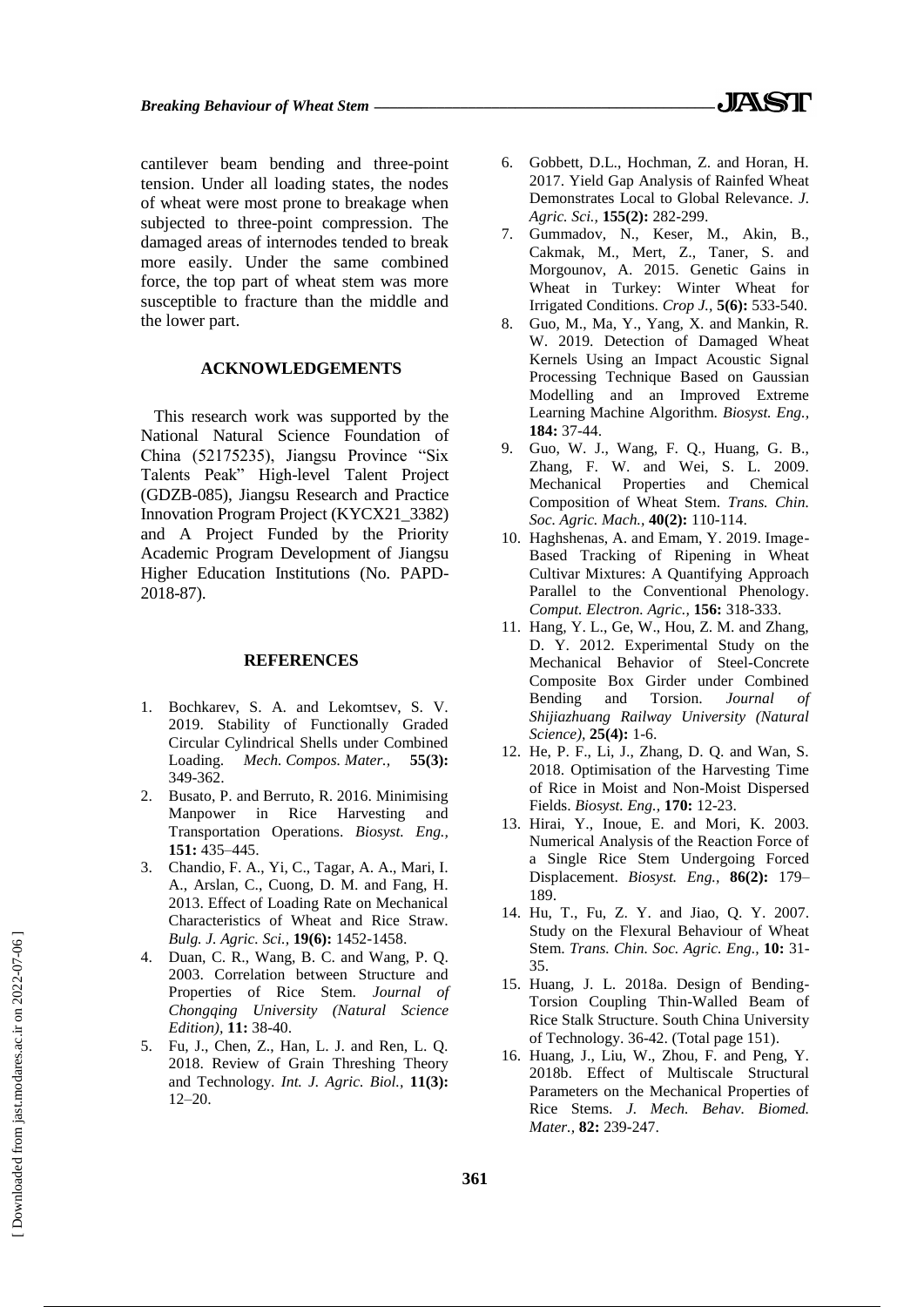- 17. Leblicq, T., Smeets, B., Ramon, H. and Saeys, W. 2016. A Discrete Element Approach for Modelling the Compression of Crop Stems. *Comput. Electron. Agric.,* **123:** 80-88.
- 18. Leblicq, T., Vanmaercke, S., Ramon, H. and Saeys, W. 2015. Mechanical Analysis of the Bending Behaviour of Plant Stems. *Biosyst. Eng.,* **129:** 87–99.
- 19. Lenaerts, B., Aertsen, T., Tijskens, E., De Ketelaere, B. Ramon, H., De Baerdemaeker, J. and Saeys, W. 2014. Simulation of Grain– Straw Separation by Discrete Element Modeling with Bendable Straw Particles. *Comput. Electron. Agric.,* **101:** 24-33.
- 20. Luo, Y. L., Ni, J., Pang, D. W., Jin, M., Jin, C., Kong. X., Li, W. Q., Chang, Y. L., Li, Y. and Wang, Z. L. 2019. Regulation of Lignin Composition by Nitrogen Rate and Density and Its Relationship with Stem Mechanical Strength of Wheat. *Field Crop. Res.,* **241:** ID 107572.
- 21. Markowski, M., Zukgolaszewska, K., Kwiatkowski, D. 2013. Influence of variety on selected physical and mechanical properties of wheat. Industrial Crops and Products, 113-117.
- 22. Naik, D. L. and Kiran, R. 2018. Naïve Bayes Classifier, Multivariate Linear Regression and Experimental Testing for Classification and Characterization of Wheat Straw Based on Mechanical Properties. *Ind. Crops Prod.,* **112:** 434-448.
- 23. Neenan, M. and Spencer-Smith, L. 1975. An Analysis of the Problem of Lodging with Particular Reference to Wheat and Barley. *J. Agric. Sci.,* **85(3):** 495-507.
- 24. Okuno, A., Hirano, K., Asano, K., Takase, W., Masuda, R., Morinaka, Y. and Matsuoka, M. 2014. New Approach to Increasing Rice Lodging Resistance and Biomass Yield through the Use of High Gibberellin Producing Varieties. *PLoS One,*  $9 \cdot 1 - 12$
- 25. Oscar, G., Sebastiano, B. and Gianfranco, V. 2017. Wheat Landraces Identification through Glumes Image Analysis. *Comput. Electron. Agric.,* **141:** 223-231.
- 26. Shah, D. U., Reynolds, T. P. and Ramage, M. H. 2017. The Strength of Plants: Theory and Experimental Methods to Measure the Mechanical Properties of Stems. *J. Exp. Bot.,* **68(16):** 4497-4516.
- 27. Tang, Z., Li. Y., Li, X. and Xu, T. 2019. Structural Damage Modes for Rice Stems Undergoing Threshing. *Biosyst. Eng.,* **186:** 323-336.
- 28. Turner, A. P., Sama, M. P., Bryson, L. S. and Montross, M. D. 2018. Effect of Stem Crushing on the Uniaxial Bulk Compression Behaviour of Switchgrass and Miscanthus. *Biosyst. Eng.,* **175:** 52-62.
- 29. Wang, F. Q., Huang, G. B., Guo, W. J., Zhang, F. W., Wu, J. M. and Zhao, D. J. 2009. Study on Mechanical Properties and Microstructure of Wheat Stem. *Trans. Chin. Soc. Agric. Mach.,* **40(5):** 92-95.
- 30. Zeng, Z. W. and Chen, Y. 2019. Simulation of Straw Movement by Discrete Element Modelling of Straw-Sweep-Soil Interaction. *Biosyst. Eng.,* **180:** 25-35.
- 31. Zhou, F., Huang, J., Liu, W., Deng, T. and Jia, Z. 2019. Multiscale Simulation of Elastic Modulus of Rice Stem. *Biosyst. Eng.,* **187:** 96-113.